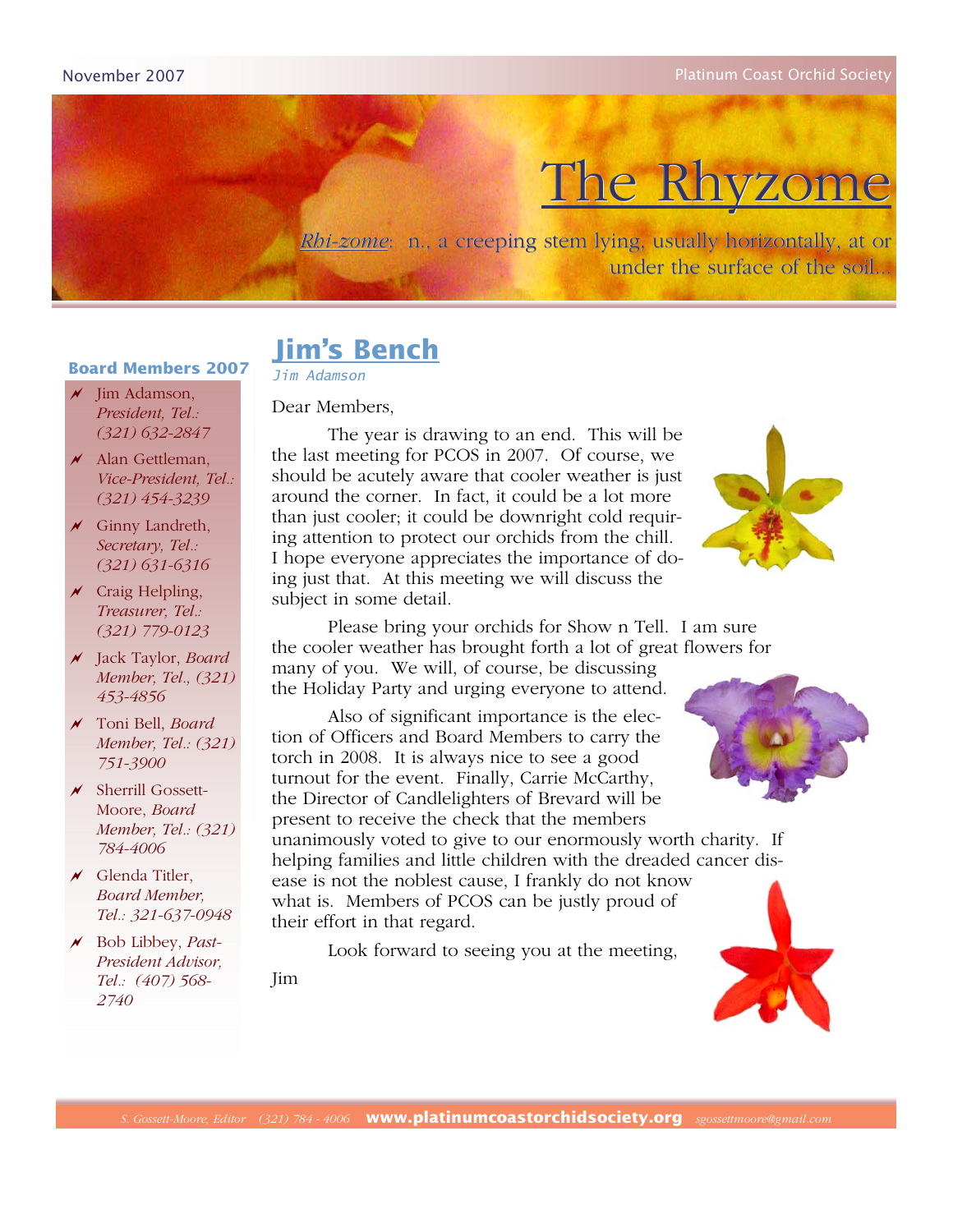### Orchid Vendors for Miami's World Orchid Conference January 23-27, 2008

| A2W Works   Kaohsiung County, Taiwan                                                                  | Orquideas del Valle   Cali, Colombia                                                 |
|-------------------------------------------------------------------------------------------------------|--------------------------------------------------------------------------------------|
| Amazonia Orchids   Homestead, Florida, USA                                                            | Orquideas Rio Verde   Valle de Bravo, Mexico                                         |
| Andy's Orchids   Encinitas, California, USA                                                           | Palm Bay's Secret Garden   Palm Bay, Florida, USA                                    |
| Canaima Orchids   Palmetto, Florida, USA                                                              | PCK Orchids and Exotic Plants   Coral Gables, Florida, USA                           |
|                                                                                                       | Peruflora   Lima, Peru                                                               |
| Carib Plants, Inc.   Homestead, Florida, USA                                                          | Piping Rock Orchids   Galway, New York, USA                                          |
| Carmela Orchids   Hakalau, Hawaii, USA                                                                | Plantio la Orquidea   Sarasota, Florida, USA                                         |
| Carter and Holmes Orchids   Newberry, South Carolina,<br>USA Chanthorn Orchids   Nonthaburi, Thailand | Purificacion Orchids   Quezon City, Philippines                                      |
| Ching Hua Orchids   Hsinying City, Taiwan                                                             | Quest Orchids   Miami, Florida, USA                                                  |
| E.F.G. Orchids   Deland, Florida, USA                                                                 | R.F. Orchids, Inc.   Homestead, Florida, USA                                         |
| Eco Orquideas   Sao Paulo, Brazil                                                                     | Ruben in Orchids   Goulds, Florida, USA                                              |
| Ecuagenera   Cuenca, Ecuador                                                                          | Sedona Orchids   Homestead, Florida, USA                                             |
| Exotic Orchids of Maui   Haiku, Hawaii, USA                                                           | Seed Engai   Shizuoka, Japan                                                         |
| Floralia Orquideas   Niteroi, Brazil                                                                  | Soroa Orchids   Homestead, Florida, USA                                              |
| Gold Country Orchids   Lincoln, California, USA                                                       | Sun Moon Orchids   Tainan, Taiwan                                                    |
| Greenhouse Orchids   Hollywood, Florida, USA                                                          | Taida Horticultural Co, Ltd   Chang Hwa, Taiwan                                      |
| H&R Nurseries   Waimanalo, Hawaii, USA                                                                | Taiwan Floriculture Exports Association   Taipei, Taiwan                             |
| Haiku Maui Orchids / Orchids "R" Us   Haiku, Hawaii,<br><b>USA</b>                                    | Vivero Nuevo Destino   Miami, Florida, USA<br>Water Orchids Nursery   Tainan, Taiwan |
| Hawaiian Island Orchids, Inc   Waimanalo, Hawaii, USA                                                 | Wenzel Orchids Rio Claro, Sao Paulo, Brazil                                          |
| Hawaiian Orchid Source   Kapa'a, Kaua'I, Hawaii, USA                                                  | Woodland Orchids   Charlotte, North Carolina, USA                                    |
| Hawaii Pacific Orchids   Waianae, Hawaii, USA                                                         |                                                                                      |
| Hoosier Orchid Company   Indianapolis, Indiana, USA                                                   |                                                                                      |
| In Charm Orchid Nursery   Taichung, Taiwan                                                            |                                                                                      |
| Indian River Orchids   Vero Beach, Florida, USA                                                       |                                                                                      |
| Joseph Wu Orchids   Taipei, Taiwan                                                                    |                                                                                      |
| Jumbo Orchids   Tainan Hsien, Taiwan                                                                  |                                                                                      |
| Kawamoto Orchid Nursery   Honolulu, Hawaii, USA                                                       |                                                                                      |
| Kendolie Agri-Tech Co.   Tainan County, Taiwan                                                        |                                                                                      |
| Krull-Smith   Apopka, Florida, USA                                                                    |                                                                                      |
| Mac's Orchids   Fort Lauderdale, Florida, USA                                                         |                                                                                      |
| Marriott Orchids   Kernersville, North Carolina, USA                                                  |                                                                                      |
| New Vision Orchids   Yorktown, Indiana, USA                                                           |                                                                                      |
| Norman's Orchids   Montclair, California, USA                                                         |                                                                                      |
| NT Orchid Nursery   Ipoh, Malaysia                                                                    |                                                                                      |
| Odom's Orchids   Ft. Pierce, Florida, USA                                                             |                                                                                      |
| Ooi Leng Sun Orchids Nursery & Lab   Penang, Malaysia                                                 |                                                                                      |
| Orchid Inn, Ltd   Bloomington, Illinois, USA                                                          |                                                                                      |
| Orchideen Duerbusch   Rheda-Wiedenbrueck, Germany                                                     |                                                                                      |
| Orchis Floriculturing, Inc   Tainan Hsien, Taiwan                                                     |                                                                                      |
|                                                                                                       |                                                                                      |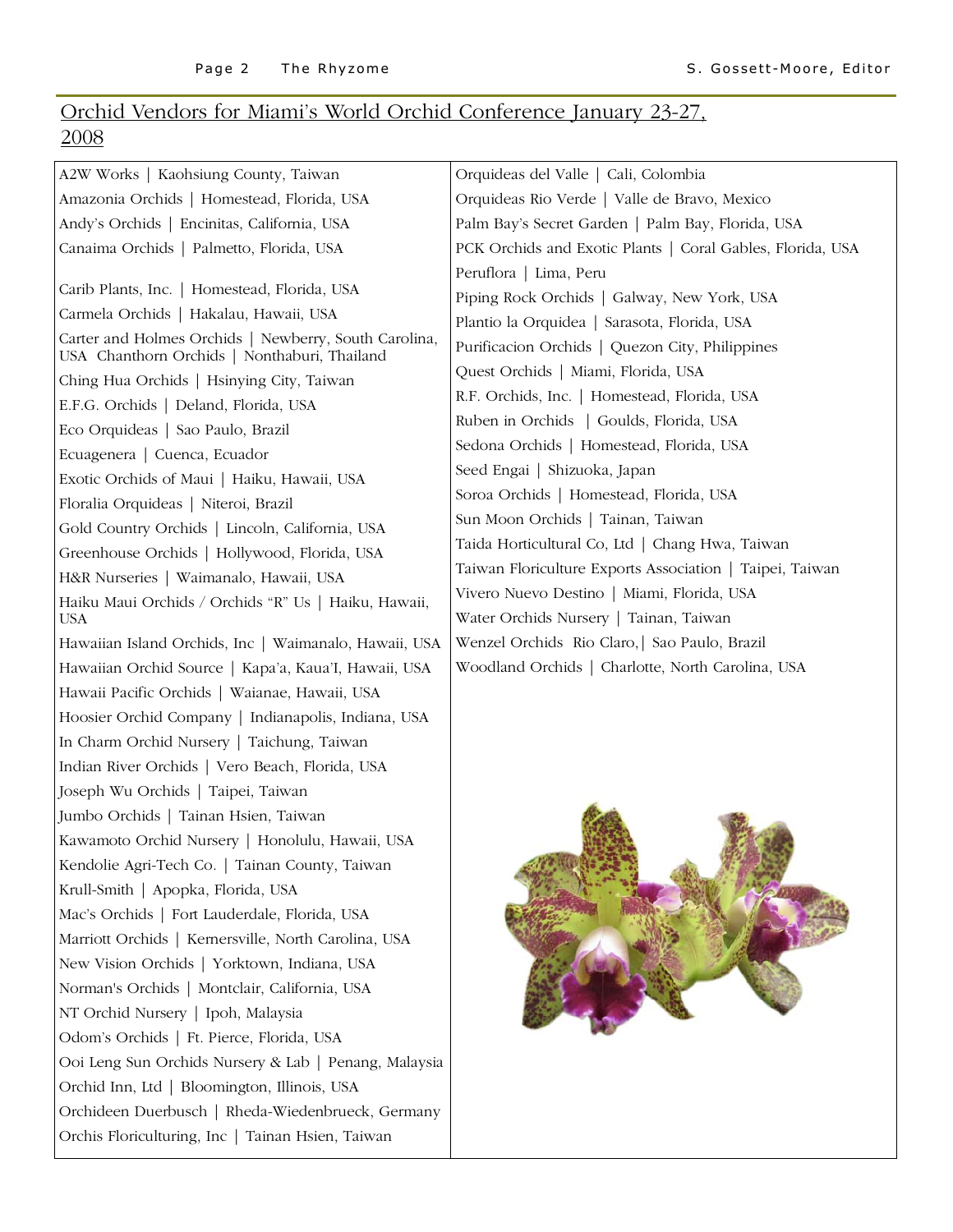#### Fort Pierce Orchid Show

 Thanks to Joanne Amos, Judy Driver, Betty & Jim Adamson for helping with the Society exhibit, which won second place. It was a very nice tabletop. We were disappointed that more members didn't enter their flowers. Perhaps next time we participate in a Show they will.

 Congratulations to Betty Adamson on winning the Best Phal, a large white cross of Phal Yu Pin Bowhead X Phal Sogo Yu Kidian. Jim won the best Cymbidium with his Cym Celesta.

#### Commemorative 19th World Orchid Congress Pin

Chances are being sold to win the specially designed orchid pin to commemorate the Miami WOC which is scheduled for January 2008. Tickets are available as follows to win the pin: one for \$1.00, three for \$2.00, and eight for \$5.00. Chances to win will be available at the October and November meetings and at the December holiday party. The drawing will be on Sunday, December 16<sup>th</sup> at the annual party and you do not have to be present to win. Somebody can proudly wear this pin soon!



November 2007

#### Sunshine

 Platinum Coast Orchid Society expresses deepest sympathy to members Scootie Gettings on the passing of her son and to Kathy Kennedy on the loss of her mother. Get well wishes are also sent to Kathy as she continues her treatment.

 Our Society extends continuing get well wishes to Joe Permuy, as he recovers from his accident and deepest sympathy to member Joyce Schofield on the passing of her mother.

 Continuing get well wishes are sent to Joan Lehnert as she recuperates from her knee surgery. Belated get well wishes are also sent to Jack Taylor.

 A special welcome home to member Rosa Blair, who left us to live in Alabama, and has returned to Satellite Beach. We are pleased to have her back with us.

The Society would like to wish a happy  $90<sup>th</sup>$  birthday to former member Doris Mohrbacher. Doris and her late husband Charlie were very dedicated to the Society and all who knew them have great memories of both. Doris excelled in growing lots of beautiful orchids and especially vandas!